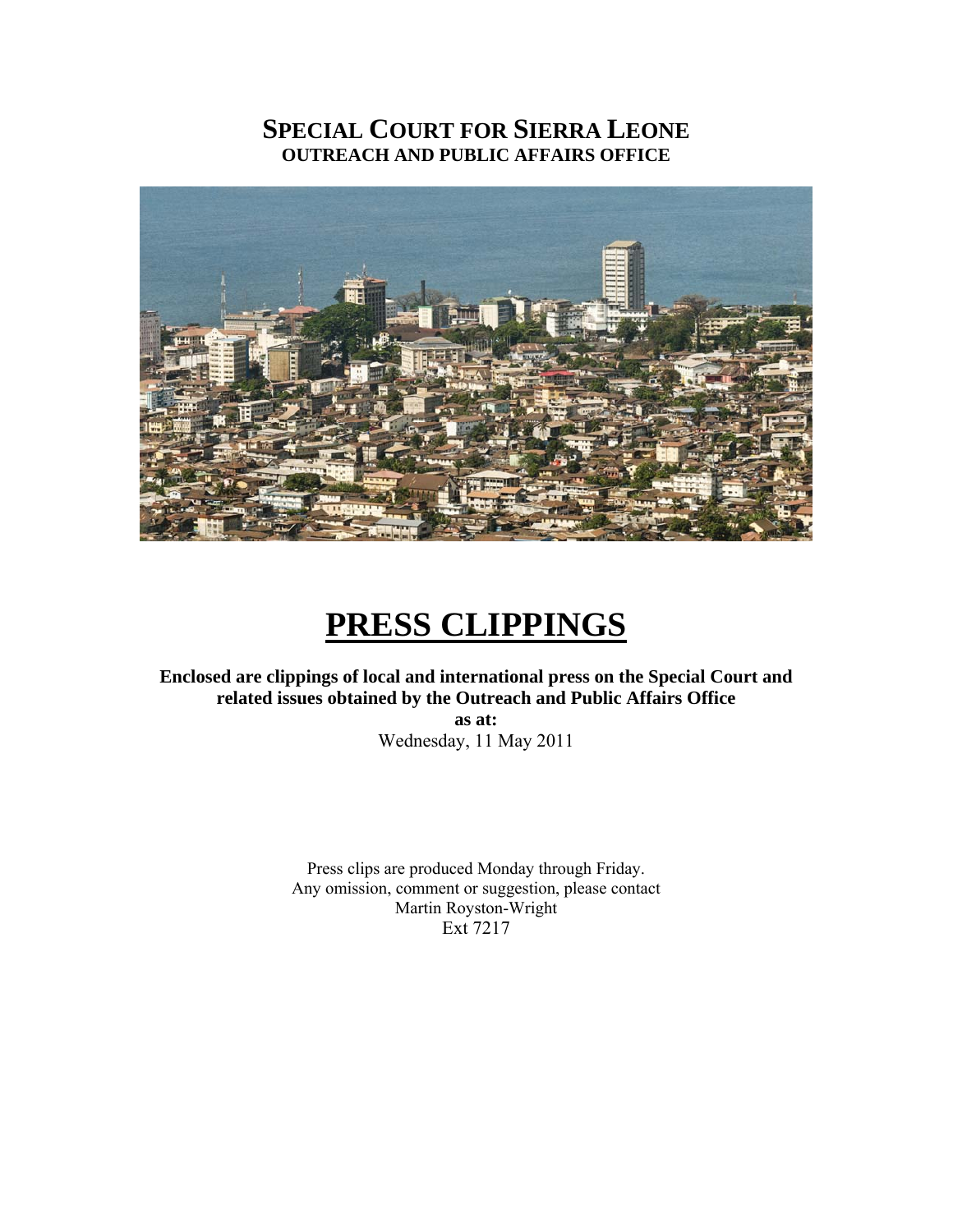| <b>International News</b>                                                                   |              |
|---------------------------------------------------------------------------------------------|--------------|
| Kabuga's Special Deposition Proceedings Now Rescheduled for May 23 / Hirondelle News Agency | Page 3       |
| President Byron's Term at ICTR Expires This May / Hirondelle News Agency                    | Page 4       |
| Bellemare not Fransen Controlling Release of Indictment / Naharnet                          | Page 5       |
| Amnesty Does Not Erase the Truth / ICTJ                                                     | Pages 6-8    |
| Despots' Downfall Opens Debate on Justice vs Reconciliation / The Mid East News Source      | Pages $9-11$ |
| Bellemare Submits New Indictment, U.N. Warns of Tensions / The Daily Star                   | Pages 12-13  |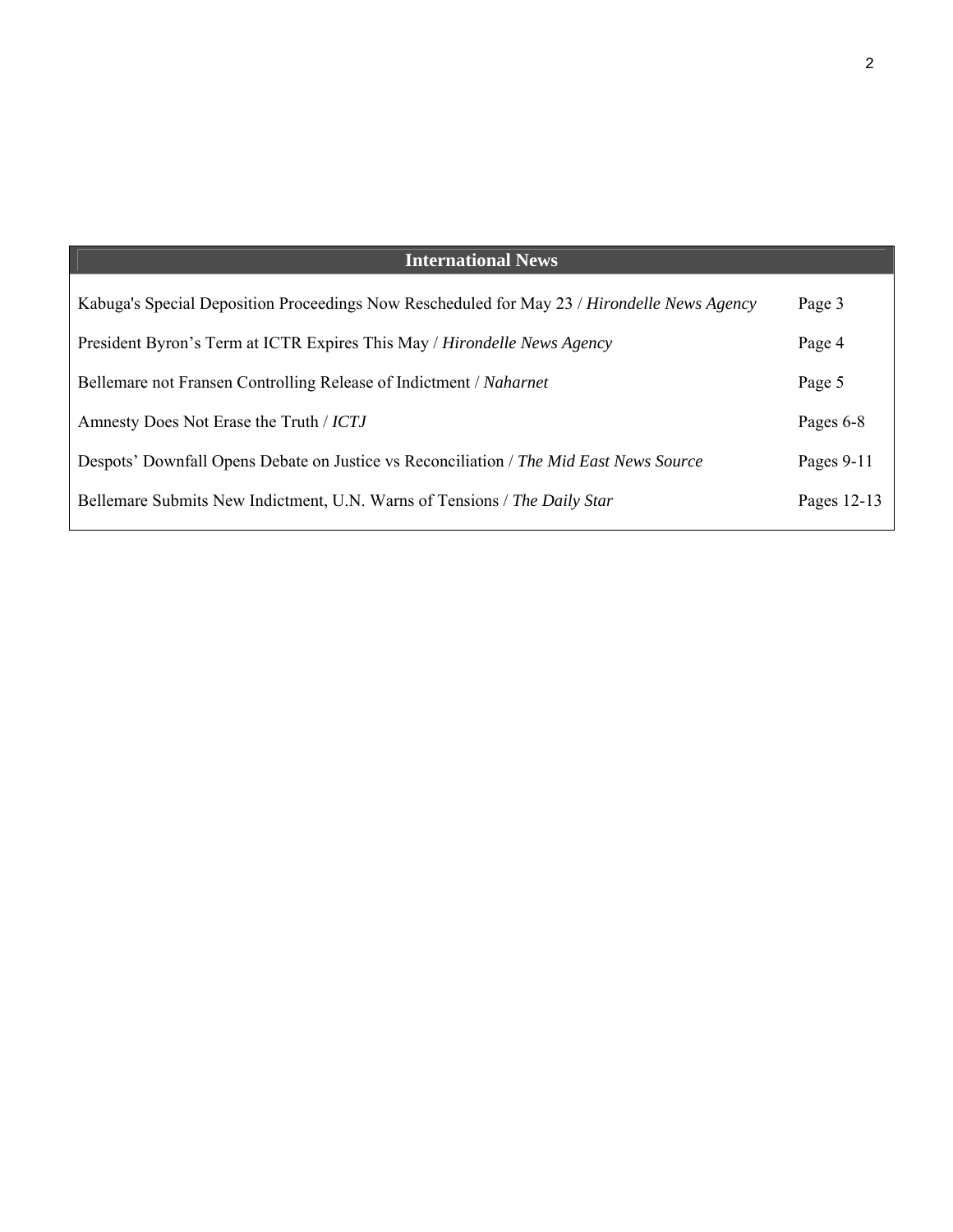# Hirondelle News Agency

Tuesday, 10 May 2011

# **Kabuga's special deposition proceedings now rescheduled for May 23**

The International Criminal Tribunal for Rwanda (ICTR) has rescheduled to May 23, 2011 the commencement of special deposition proceedings in the case of the most wanted genocide fugitive Félicien Kabuga.

"Due to unforeseen circumstances that have arisen, it will not be possible for the special deposition proceedings in this case to commence on May 16, 2011 as previously ordered. Instead, the proceedings will commence on Monday, May 23, 2011," Judge Vagn Joensen said in his variation order.

Judge Joensen, who will conduct the proceedings, said in the order dated May 6, 2011 that the session will continue until the depositions of all the prosecution witnesses are recorded.

"The proceedings will take place from Monday through Thursday each week, with a break during the week of June 6 to 10, 2011," he said.

While rescheduling the commencement date of the proceedings, the judge on the same day granted the prosecution's request to have twelve Rwandan detainees transferred to the United Nation Detention Facilities (UNDF) in Arusha. The detainees are among prosecution witnesses expected to testify during the proceedings.

"Therefore, I find that the prosecution has fulfilled the requirements under Rule 90 bis for the transfer of the twelve detained witnesses," Judge Joensen said in another decision on the prosecution's request for transfer of the said detainees.

Apart from Kabuga, who is alleged to be the main financier of the 1994 Tutsi genocide, other fugitives whom the prosecution seeks to safeguard evidence are Augustin Bizimana, former Minister of Defence and Major Protais Mpiranya, who was Commander of the Presidential Guard.

The prosecution considers the three figures as key suspects among the 10 still on the run. The ICTR Prosecutor Hassan Jallow is seeking special deposition proceedings to be conducted for the trio, fearing that the evidence may be lost or deteriorate due to the passage of time, death and incapacity of unavailability of witnesses. These are first requests of its kind in the ICTR history.

In another decision given on May 5, 2011, the Tribunal granted the prosecutor's request for taking special deposition proceedings in the case of Bizimana after considering his position as a high-profile fugitive and the importance of his apprehension and trial to the many victims of his alleged crimes.

"In light of these circumstances, the Chamber concludes that it is in the interest of justice that evidence relating to the indictment be preserved for a future trial by special deposition," the Tribunal ruled. However, no date has been set for commencement of the proceedings.

According to sources at ICTR, Kabuga is said to be carrying out his commercial activities in Kenya, while Mpiranya is allegedly being protected by senior officials in Zimbabwe, whereas Bizimana may be hiding in the Democratic Republic of Congo (DRC).

FK/NI/GF

© Hirondelle News Agency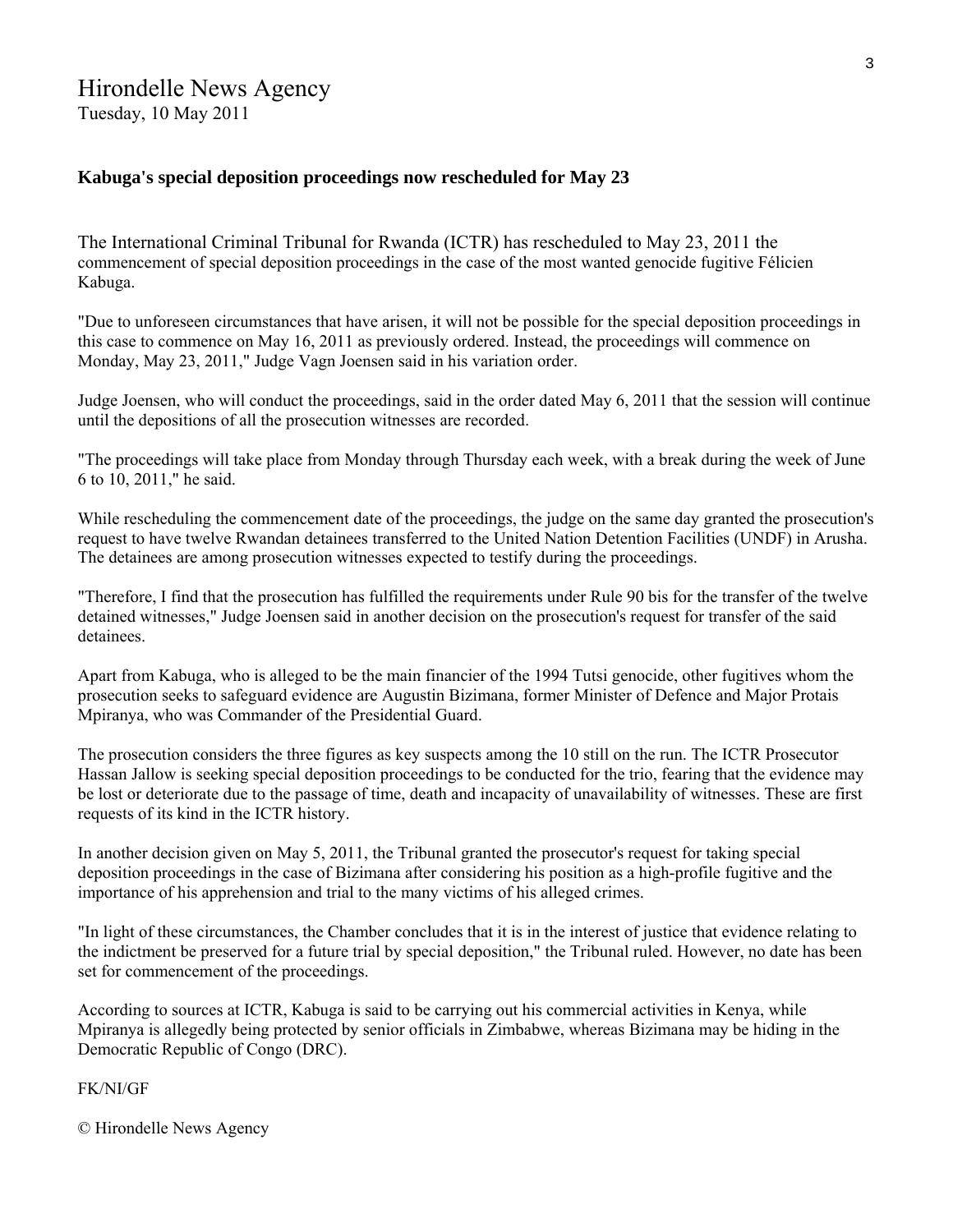# Hirondelle News Agency

Thursday, 5 May 2011

# **President Byron's term at ICTR expires this May**

Justice Dennis Byron's term of office as President of the International Criminal Tribunal for Rwanda (ICTR), expires at the end of May, 2011, the Tribunal's Associate Information Officer, Danford Mpumilwa, told the Hirondelle News Agency, on Thursday.

Judge Byron from St. Kitts and Nevis was elected to the post on May 22, 2007, succeeding the Norwegian Judge Eric Møse who was ICTR President since May 2003. Judge Byron (68) was re-elected for a second term as in May 2009.

He joined the ICTR in June 2004. Prior to his assignment at the UN Court, Byron served as Chief Justice of the Eastern Caribbean Supreme Court. In 2002 he received the award of Knight Bachelor by Her Majesty Queen Elizabeth II. He began his career in private practice as a barrister in 1966.

After expiry of his contract with the ICTR, Judge Byron would head the Caribbean Court of Justice (CCJ) as its new President following a decision made during the Caribbean Community (CARICOM) Heads of Government Inter-Sessional Summit in St. Georges, Grenada in March, 2011

Among famous cases he conduct at ICTR as Presiding Judge include that of top officials of the then Rwandan ruling Party, MRND, Matthieu Ngirumpatse, who was the President and his Vice-President, Edouard Karemera.

Ngirumpatse and Karemera are charged with seven counts including genocide, complicity in genocide, incitement to commit genocide and crimes against humanity, allegedly committed, mostly by members of their party, its youth wing, Interahamwe, in particular.

Presentation of evidence from both prosecution and defence in the case has already been concluded and closing arguments in the trial will be presented before the Tribunal starting August 22, 2011.

While carrying on with his new duties as CCJ President, Judge Byron will also be participating in drafting of judgement in the case involving Ngirumpatse and Karemera as what has been done by former ICTR Judge Joseph Asoka de Silva, currently Chief Justice of Sri Lanka, his home country.

Judge Asoka de Silva has been taking part in drafting judgment in the trial dubbed Military II involving former senior Rwandan military officials, General Augustin Bizimungu, General Augustin Ndindiliyimana, Major Francois-Xavier Nzuwonemeye and Captain Innocent Sagahutu, scheduled for delivery on May 17, 2011.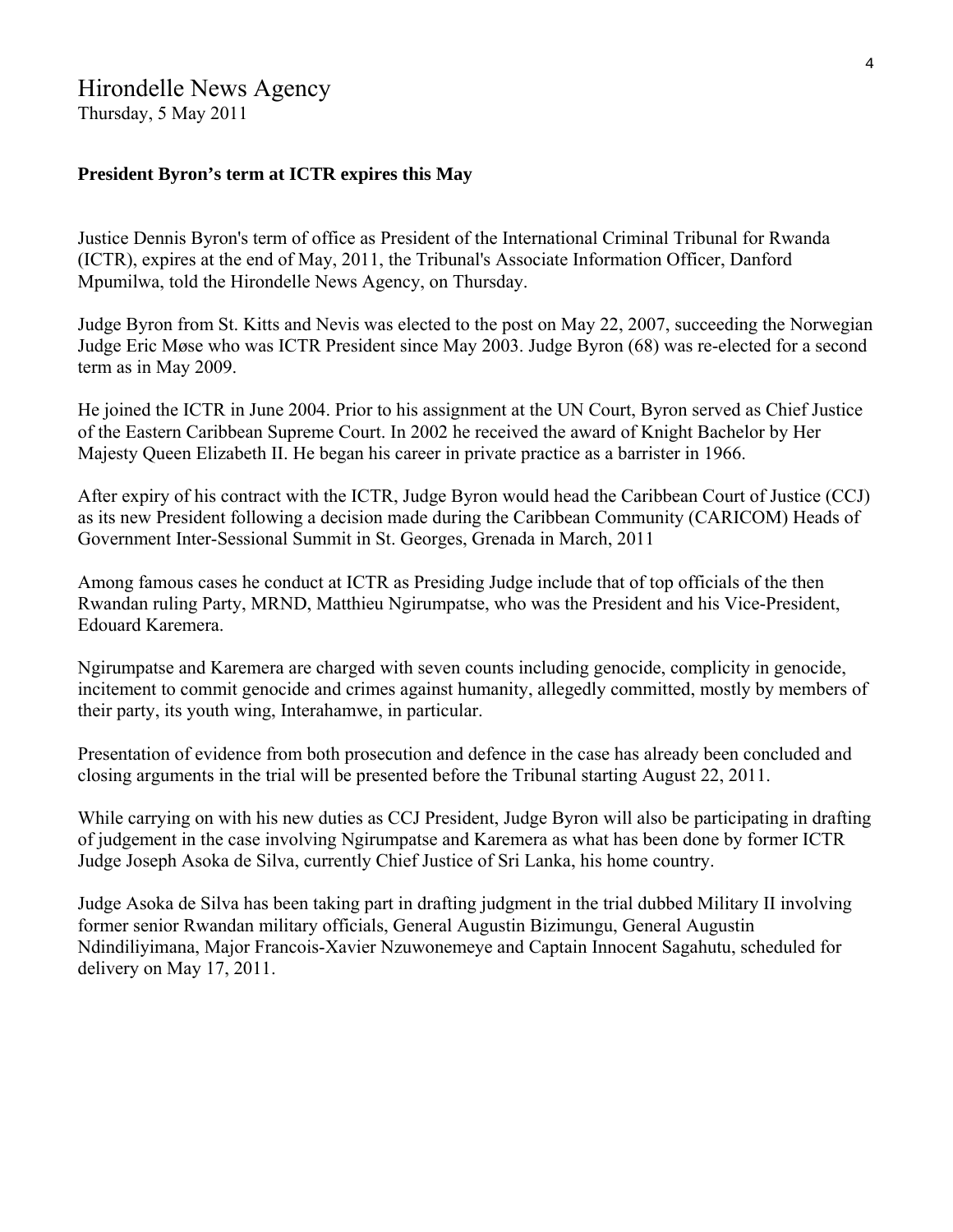Naharnet Wednesday, 11 May 2011

# **Bellemare not Fransen Controlling Release of Indictment**



Special Tribunal for Lebanon spokesperson Marten Youssef has reiterated that the court hasn't set a maximum time limit for judge Daniel Fransen to confirm the indictment in ex-premier Rafik Hariri's assassination case.

STL Prosecutor Daniel Bellemare filed an amended indictment on Friday based on further evidence in the probe into the 2005 killing of Hariri, the second such amendment since the first indictment filed in January.

The indictment, which is being kept confidential, has to be examined by Fransen, who has the responsibility of confirming it before arrest warrants or summonses are issued.

"It is anticipated that this will be completed in the coming months," the STL press office said.

But As Safir daily on Tuesday wondered why the tribunal has anticipated the completion of the process in the coming months without setting the previously announced timeframe of six to ten weeks.

It said this move hinted that Bellemare was monopolizing the date of the indictment's release by referring amendments to Fransen whenever he saw that the time or the political circumstances were not ripe to release the indictment.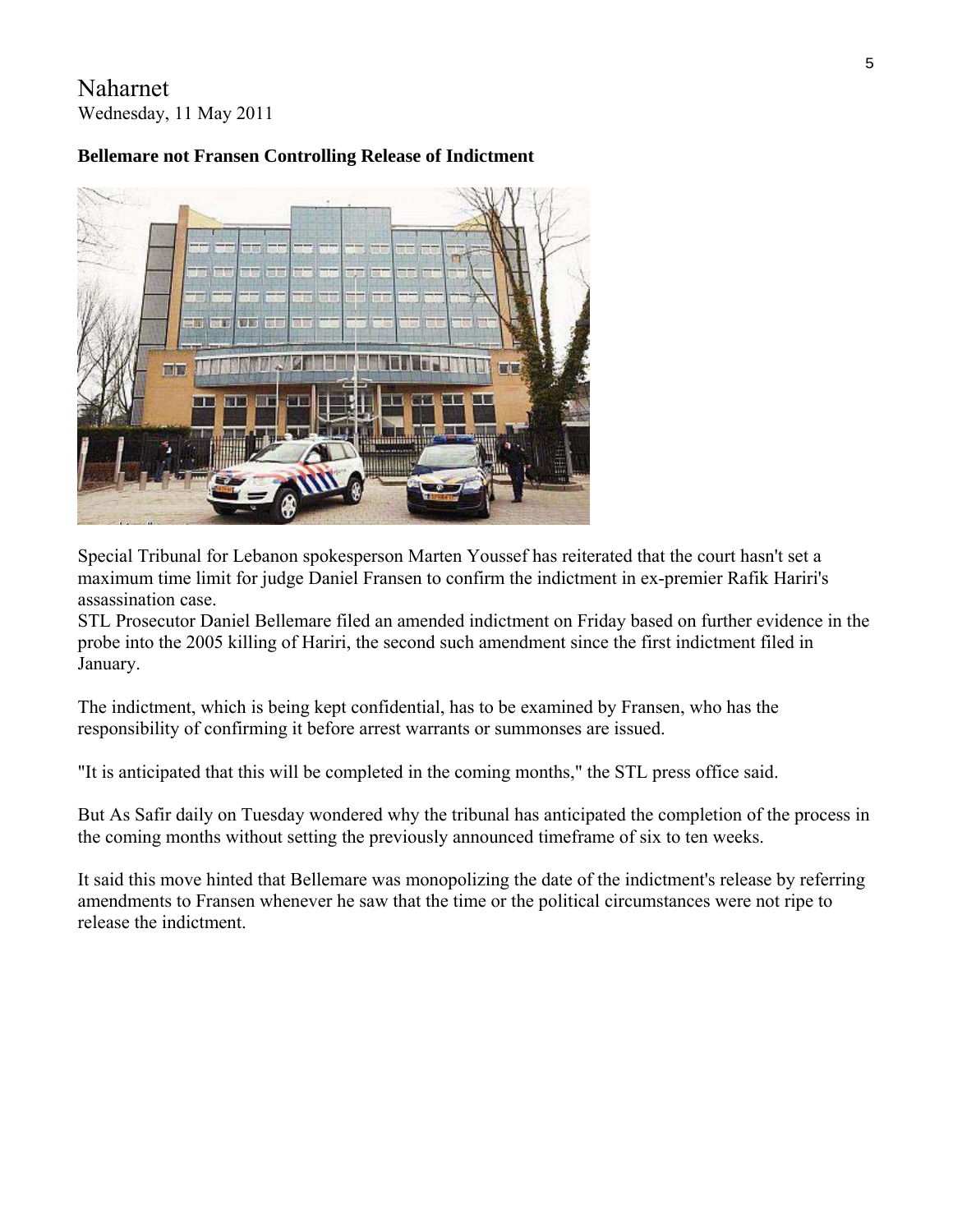ICTJ May 2011

# **Amnesty Does Not Erase the Truth**



# Interview with Howard Varney, ICTJ Truth-Seeking Consultant

#### **Q. South Africa's Constitutional Court recently made a landmark ruling on the right to speak the truth about crimes amnestied by the Truth and Reconciliation Commission. Can you tell us how this case emerged?**

A. The facts on this case go back to the mid-1980s, when a member of the armed wing of the African National Congress, Umkhonto we Sizwa, Robert McBride, bombed a drinking house in the city of Durban. Two women were killed in the blast and many others were severely injured. McBride was hunted down by the security police and arrested. He was charged with and convicted of murder.

When the Truth and Reconciliation Commission (TRC) started its work, McBride applied for amnesty. He argued that the bombing was a politically motivated offense because he said he had information that suggested that the bar was frequented by off-duty soldiers and other security personnel. In the end, he was granted amnesty. And if you look at Section 20 of the Truth Commission Act, the law says that "when amnesty is granted, the conviction is expunged for all purposes." Those are the exact words.

Then about six or seven years back, McBride applied to become a municipal police chief in one of the municipalities near Johannesburg. One of the morning newspapers, a rightwing newspaper called The Citizen, ran a series of editorials and features in which they alleged that he was unsuitable for the post because he was in fact a convicted murderer. McBride objected, saying that it was unlawful for him to be referred to as a murderer because he had received amnesty, and that by referring to him as a murderer, the newspaper was making a false statement. The high court in Johannesburg agreed. The paper appealed to the Supreme Court of Appeal, which is the second highest court, and they agreed as well. The newspaper then appealed to the court of last resort, the Constitutional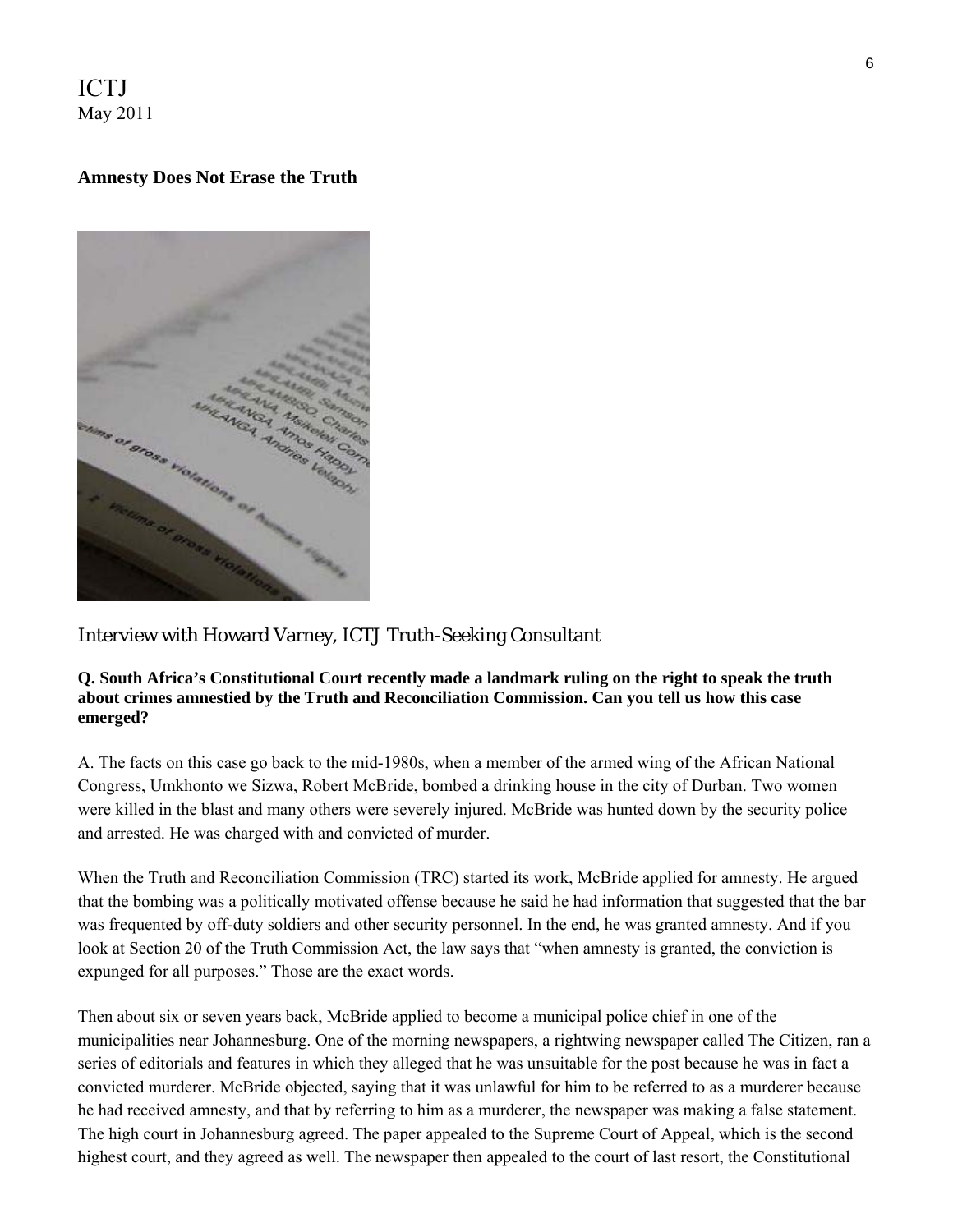Court, and argued that this wasn't what the Truth Commission was about, and it impinged unduly on their freedom of expression. The Constitutional Court agreed.

# **Q. How did ICTJ get involved?**

A. It occurred to us at ICTJ and to our colleagues in the South African Coalition for Transitional Justice that the case had wider implications, and there were going to be some pretty harsh ramifications on victims. Some of the victims write books, speak to the press, write op-eds, appear on the radio and TV and so on. If they refer to perpetrators who murdered their loved ones, who were convicted and then amnestied, they would then open themselves up to a defamation lawsuit and they would have no defense.

So we decided to go to court in support of the families of two very well-known victims: the children of the late Victoria and Griffiths Mxenge. Both were human rights lawyers who had been abducted and brutally murdered by the South African Security Police. In the case of Griffiths Mxenge, the Security Police who were involved were granted amnesty. We also represented the family of Justice Mbizana, one of the Mamelodi Four, a famous case in which the bodies were discovered of four people who had been murdered by the Security Police for supporting the African National Congress.

Essentially, we argued before court that these two families represented all victims in South Africa in cases where the murderers of their loved ones had been convicted for murder and had received amnesty. The families asked the court to overturn the judgment of the lower court in order to do two things: to protect their freedom of expression to talk freely, and to preserve the legacy of the Truth Commission.

The primary objective of that commission was to discover the truth and to preserve that truth. For that to happen, victims and their families need the freedom to speak the truth without fear of being sanctioned by a lawsuit for defamation. In particular, they argued that to deny them this right would be to strip them of their right to dignity.

We highlighted the emerging international law principle of the right to truth. We suggested that although South Africa was not bound by a treaty obliging it to uphold the right to truth, that right was nonetheless enshrined within certain rights in South Africa's Bill of Rights—namely the rights to dignity, access to information, freedom of expression, equality, and the rule of law.

The court essentially agreed with that argument. Justice Cameron, who wrote the majority opinion, said it was hardly conceivable that the provisions of the Truth Commission "could muzzle truth and render true statements about our history false." He said that proscribing the truth would be antithetical to the adequate compilation of the collective memory of South Africa's past.

This was an important victory for not just those two victims, but for all victims of past conflicts in South Africa. The court upheld the principles of openness and transparency that are underlying principles not just of the Truth Commission, but also of South Africa's new constitutional democracy.

# **Q. What would have been the consequences if the precedents of the lower courts had stood?**

A. It would have severely undermined the work and legacy of the South African TRC. It would also have meant that those amnestied would have received an additional benefit: the underlying facts of their particular cases couldn't be held against them in any moral or public manner. No newspaper could refer to the perpetrators as murderers or kidnappers or torturers. They would now have to be regarded as individuals who, for all intents and purposes, didn't commit those acts.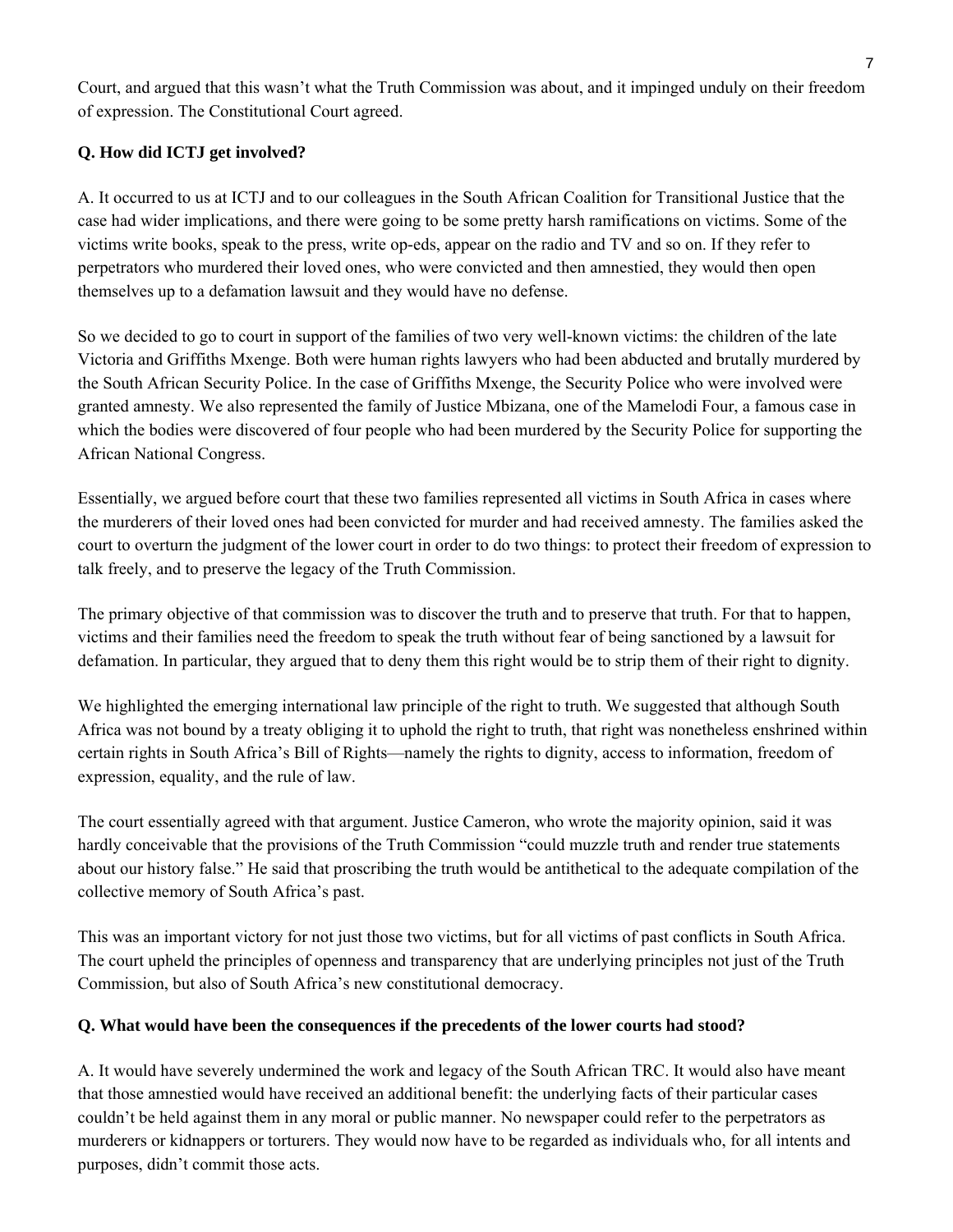For the purposes of truth telling and establishing an impartial and accurate record, that would have been devastating for South Africa. It would have been particularly devastating for victims, because in order for victims to properly deal with the past and their suffering, they need to talk about the past and they need to engage with it. The rulings of the lower courts effectively denied them the right to do so publicly. The amnesty process was never meant to negate the truth. If anything, one of the rationales behind that process was the delivery of more truth.

The other significant goal of the South African commission—and of most other TRCs—is national reconciliation. It was disturbing to see the lower courts claiming that, because national reconciliation was at stake, it was best to obliterate the past. The Constitutional Court had a diametrically opposing view. It said that the full disclosure of the truth was in fact necessary to pursue national reconciliation and that concealment and pretense would undermine that objective.

### **Q. What's the significance of this case for countries other than South Africa?**

A. I think what's enormously significant is that this is one of the first courts in a common law country, if not the first, to consider the right to truth. Courts in civil law countries, particularly in Latin America, have been down this road already. They've upheld the right to truth for victims, and some countries have even enshrined that right in their constitutions. Others have ruled that the right is incorporated within other rights in their constitutions. The Inter-American Court on Human Rights has upheld the right to truth, and those decisions are applicable throughout Latin America. The right has been upheld in national courts in Argentina and more recently in Colombia and Peru.

Outside of Latin America, the Human Rights Chamber for Bosnia and Herzegovina has ordered thorough investigations in order to inform family members of the missing, as well as the general public, of human rights violations.

# **Q. Is there any added significance given that South Africa's reckoning with the past has been iconic for many around the world?**

A. Certainly. Many other countries that are emerging from conflict look to South Africa for inspiration and guidance. And sometimes South Africa does provide a good model. But countries must not simply adopt the South African model uncritically. Too often these days, in places like Kenya and Nepal for example, we've seen legal frameworks that have borrowed from the South African model in an unthinking manner.

For those who wish to promote impunity, it would be very convenient indeed if the effects of a South African-type amnesty would be to obliterate the past. It would serve to sanitize the role of perpetrators in history and prevent them from being held accountable by the public. This would retard the transitional process and set the worst of examples for future generations. So we're happy that a court in a common law country has upheld the right to truth in in a transitional setting. It's an encouraging start.

*Photo: A page from the TRC Report, listing names of those recognized as victims of gross human rights violations during apartheid.*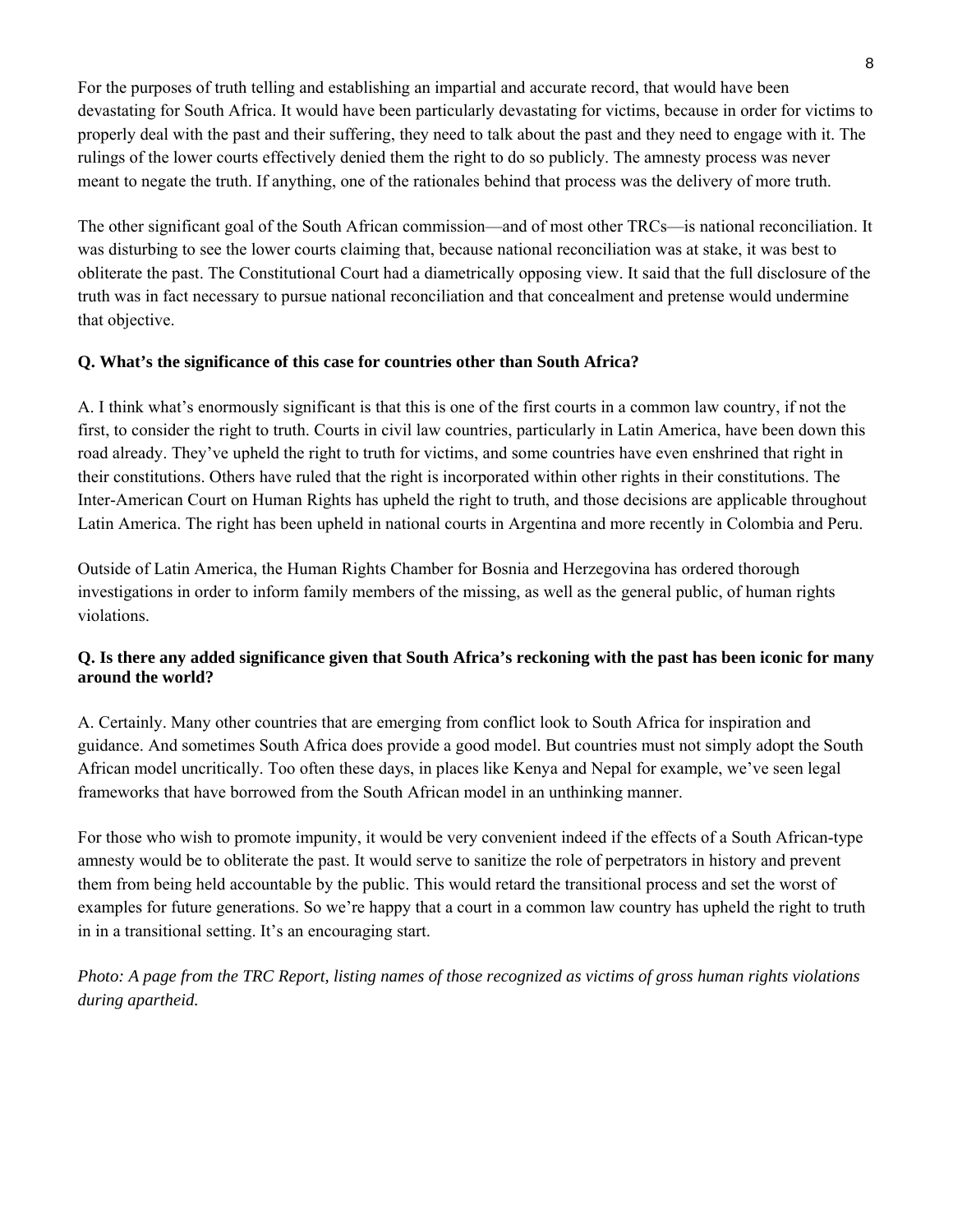# The Mid East News Source Monday, 9 May 2011

# **Despots' Downfall Opens Debate on Justice vs Reconciliation**

#### *Written by David E. Miller*



*Threatened dictators fear for future as Egypt, Tunisia opt for trials*

Iraq's Saddam Hussein and Romania's Nicolae Ceausescu were tried and executed in front of television cameras. In much of post-communist Eastern Europe, ex-leaders avoided trial or received symbolic punishments. South Africa's apartheid-era leaders were spared that when the country opted for a Truth and Reconciliation Commission empowered to grant amnesty. Ferdinand Marcos, the leader of the Philippines, opted for exile.

The Arab Spring has so far cost the jobs of two long-time leaders and at least three others are warily eying the despot exit ramp. But what happens next? The history of toppled dictators offers a variety of precedents – punishment by trial, amnesty in the context of an official search for truth, or exile and obscurity.

Right now punishment seems to be the preferred route for those deposed.

Former Egyptian President Husni Mubarak and his two sons have been arrested as have a host of other officials from his government. Mubarak could be executed if convicted of involvement in the deaths of anti-regime protesters, Justice Minister Abdel Aziz Al-Gindi said last week. Last Friday, his Interior Minister, Habib Al-Adly, was sentenced to 12 years in prison for money laundering.

In Tunisia, President Zine Al-Abidine Ben Ali fled to Saudi Arabia, but he has been indicted in absentia on counts of corruption and involvement in the killing of protesters. The International Criminal Court (ICC) is currently investigating charges against Libyan leader Muammar Al-Qaddafi and senior members of his regime for crimes against humanity.

"It's still a bit early to assess, but it seems that post-revolutionary Arab measures have been more reactive than planned," Habib Nassar, head of the Middle East and North Africa Program at International Center for Transitional Justice (ICTJ), told The Media Line. "Ad hoc measures are being taken to appease the street with no real strategy."

Justice or amnesty may take years to come, but the decisions Arab countries make may already be having an impact: Al-Qaddafi, Yemen's Ali Abdullah Saleh and Syria's Bashar Al-Assad, all fighting to remain in power, are almost certainly looking at how former leaders fare.

Under a plan mediated by the Gulf Cooperation Council, Saleh was offered immunity in exchange for stepping down within 30 days, but as of Monday no deal had been consummated. Al-Qaddafi has rejected calls for him to step down, but the European Union sent an encouraging message to despots when it unfroze the financial and property assets of Moussa Koussa, Al-Qaddafi's foreign minster, after he defected.

Mubarak and Ben Ali stepped down relatively quickly and with little violence. Some analysts have said that the turn to violent pushbacks in places like Syria, Yemen and Bahrain reflects the growing anxiety of leaders for their future, now that they see what has happened to their peers.

"Some leaders, like Saleh in Yemen, are seeking impunity packages," Salman Sheikh, head of the Brookings Doha Center told The Media Line. "But the precedent of Saddam Hussein's execution in Iraq has not necessarily made leaders more reform minded."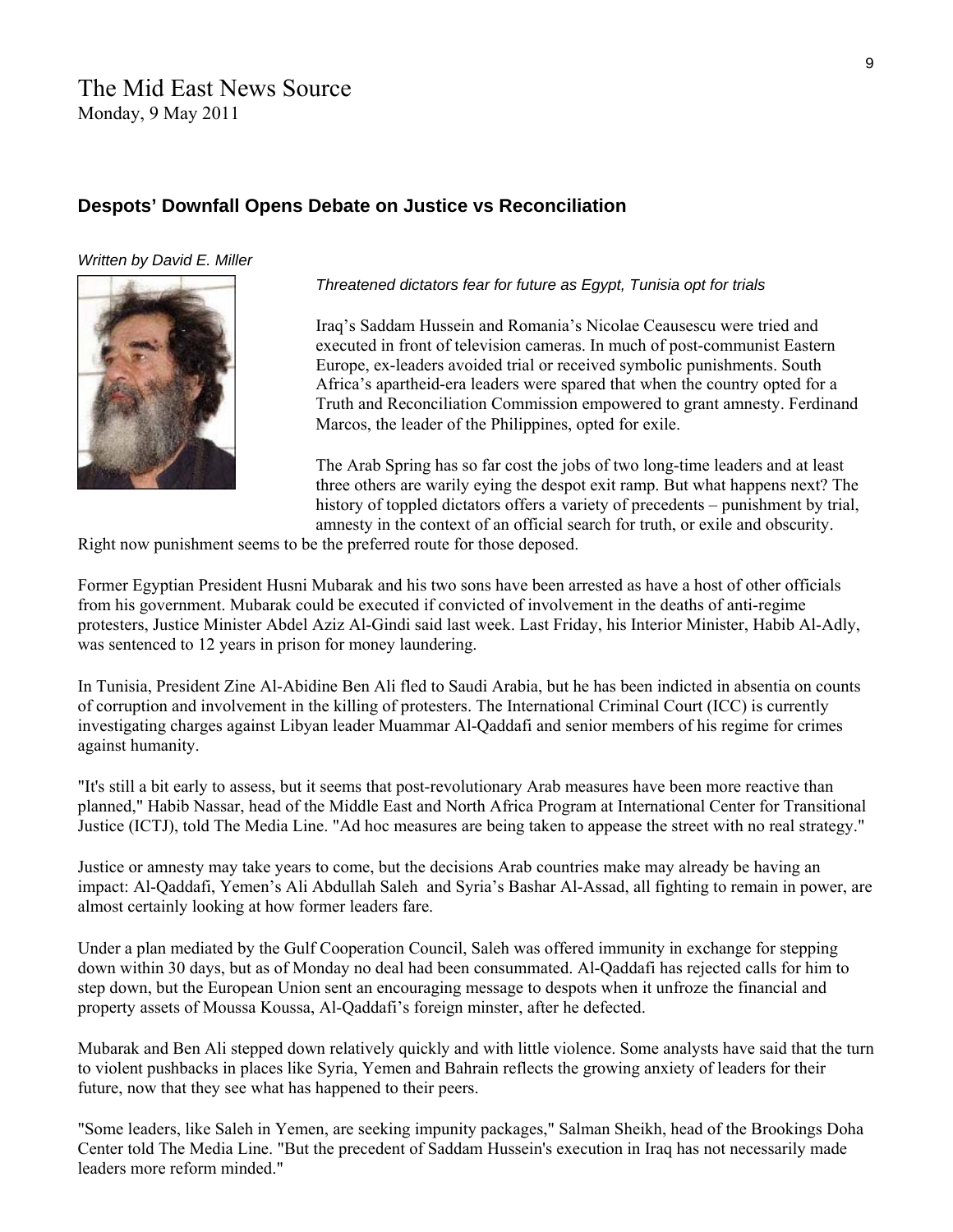Sheikh suggested that the way to end violence in Syria would be by offering President Bashar Al-Assad an opportunity to leave the country peacefully, although that would spell the end of the Baath regime in Syria.

Tunisia, whose president was the first despot to be forced out of office by the Arab Spring, has started to deal with the issue systemically. On April 14, the ICTJ, the Arab Institute for Human Rights and United Nations hosted a conference titled "Addressing the Past, Building the Future," aimed at discussing ways "to translate demands for justice and accountability into concrete measure that address past human rights violations and that help prevent their repetition."

"There is almost a consensus in Tunisia on the need for accountability for members of the former regime," says Nassar of the ICTJ. "Now, they need a strategy. Obviously you can't prosecute everyone who was active in state apparatus, only the 'big fish'."

As communist dictatorships collapsed in eastern Europe at the end of the 1980s, transitional justice emerged as a multidisciplinary field as a means of addressing systematic abuses by former regimes without endangering the delicate political transformation to democracy.

Transitional justice encompasses not only criminal prosecutions, but so-called truth commissions and memorial efforts, such as museums and memorials for victims. But the transition isn't easy. Victims of the former regime usually want those responsible to pay the price for their deeds. The problem is that demands for justice can interfere with the nation-rebuilding process.

Nassar says popular demands for justice and accountability brought protesters to the streets and now these demands must be translated into judicial action. He says that for transitional justice to take root, the legal process must enjoy broad legitimacy among the people, with as many components of society consulted as possible.

"Now rulers should take a step back and consider international standards such as defendants' right to fair trial and due process with clear criteria," Nassar says. "Achieving accountability is not enough – the process is as important as the outcome."

South Africa has used the model of Truth and Reconciliation Committees (TRCs), allowing abusers to own up to their crimes in return for amnesty. Victims listen to perpetrators' testimonials and are expected to pardon their victimizers.

Vimla Pillay, manager of the mediation and training department at the Center for Conflict Resolution in Cape Town, South Africa, has worked extensively with victims of South Africa's Apartheid regime. She says that although TRCs were a great exercise in healing, allowing for forgiveness and reconciliation, they had serious shortcomings. Victims must receive both emotional and legal redress, she said.

"One limitation is that victims' wounds were opened during the process, with not enough follow-up," Pillay told The Media Line. "Layers of trauma were revealed, but there was no post-TRC counseling. Even in terms of financial compensation victims were not handled very well."

Pillay says the notion of forgiveness is part of South Africa's culture and religious belief system. In the post-Apartheid era, President Nelson Mandela encouraged citizens to forgive and move on, she says, but adds that such unconditional forgiveness is often more beneficial to perpetrators than to victims, who need some form of closure.

Habib Nassar of ICTJ says the South African model of amnesty for perpetrators was the exception rather than the rule in cases of transitional justice. He says that transitional justice usually included criminal proceedings against perpetrators of crimes.

Following the bloody conflict in the Balkans in the early 1990s, the International Criminal Tribunal for the former Yugoslavia (ICTY) was established under United Nations auspices in 1993, the first war crimes court ever created by the organization. The court allowed victims to recount the horrors they experienced while also ensuring justice is served against perpetrators. Some 160 people were charged by the Hague-based court, including former Yugoslav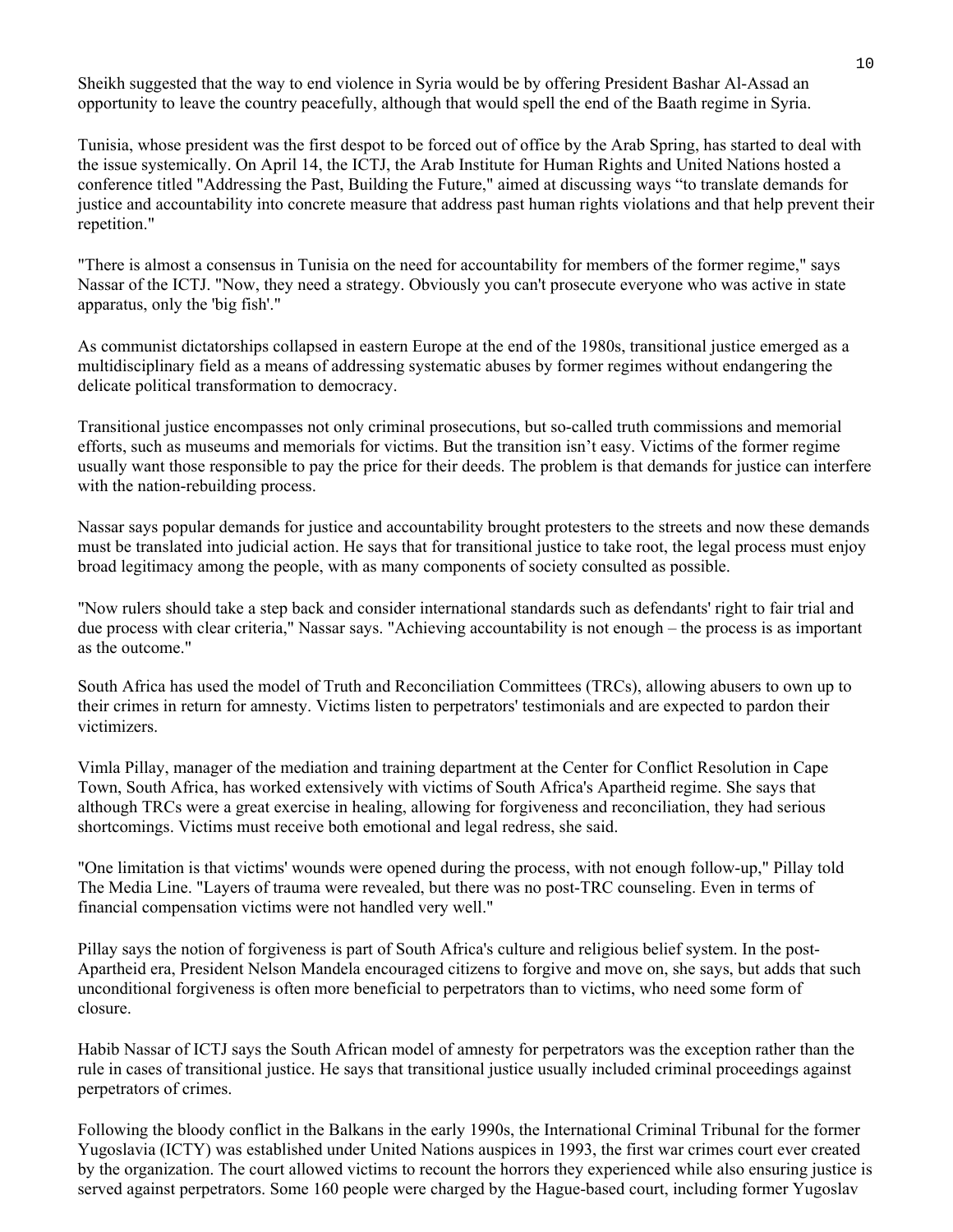President Slobodan Milošević who died in prison in 2006 and Bosnian-Serb politician Radovan Karadžić whose trial is underway.

The court asserts that it has played a key role in rehabilitating former Yugoslav states in the post-war era.

"Simply by removing some of the most senior and notorious criminals and holding them accountable, the Tribunal has been able to lift the taint of violence, contribute to ending impunity and help pave the way for reconciliation," the court website explains.

The International Criminal Tribunal for Rwanda (ICTR) was established by the UN in 1994 to prosecute perpetrators of genocide in Rwanda during 1994 which cost the lives of at least 500,000 people. Located in Arusha, Tanzania, the court is meant to "contribute to the process of national reconciliation in Rwanda and to the maintenance of peace in the region."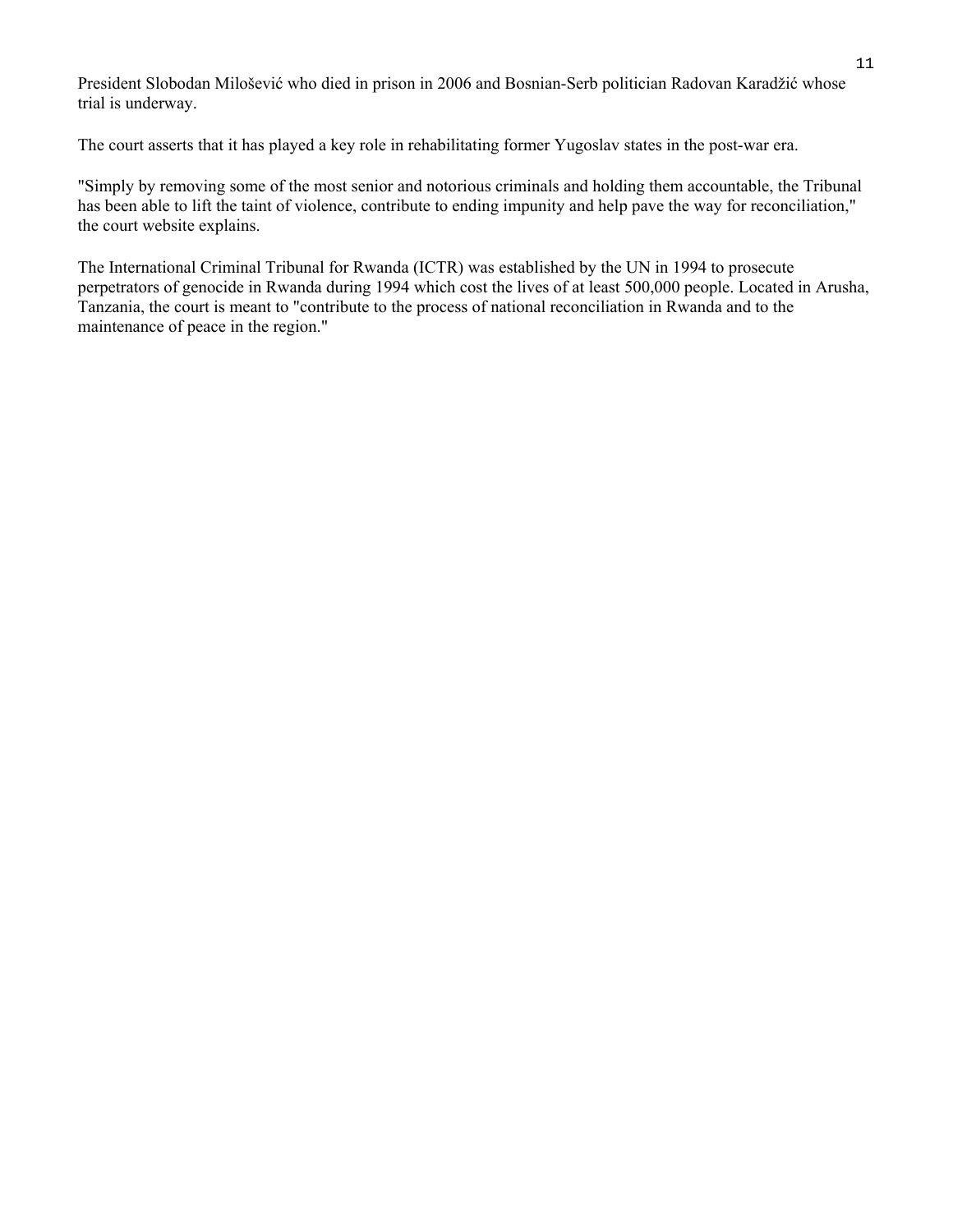The Daily Star Wednesday, 11 May 2011 www.dailystar.com.lb

### **Bellemare submits new indictment, U.N. warns of tensions**



Bellemare said an indictment that had been filed on March 11 was replaced in order to "include substantive new elements unavailable until recently."

U.N. chief Ban Ki-moon warned Friday of rising political tensions in Lebanon over the international court probing the assassination of former Prime Minister Rafik Hariri, after the court's prosecutor submitted an updated indictment in the case.

In the report to the United Nations Security Council, U.N. chief Ban Ki-moon said the increased tension in Lebanon was "fueled among other things by speculation and public pronouncements concerning the proceeding of the Special Tribunal for Lebanon," a U.N. spokesman said.

Ban's statement came after the tribunal's prosecutor, Daniel Bellemare, filed an amended indictment in the case. Bellemare cited further evidence in the Hariri probe as prompting the decision.

The Netherlands-based STL, established in 2007 to investigate the assassination of Hariri, has been at the heart of political tension between Lebanon's rival March 8 and March 14 camps.

The indictment, which remains confidential pending review by the pre-trial judge, is widely expected to implicate some Hezbollah members in the assassination, raising fears of sectarian strife.

In a statement Friday, Bellemare said an indictment that had been filed on March 11 was replaced in order to "include substantive new elements unavailable until recently."

A prosecutor spokeswoman declined to comment on what those elements were.

"The amendment of an indictment or the filing of new indictments is and will continue to be guided solely by the evidence uncovered by the ongoing investigation," the prosecutor said in the statement.